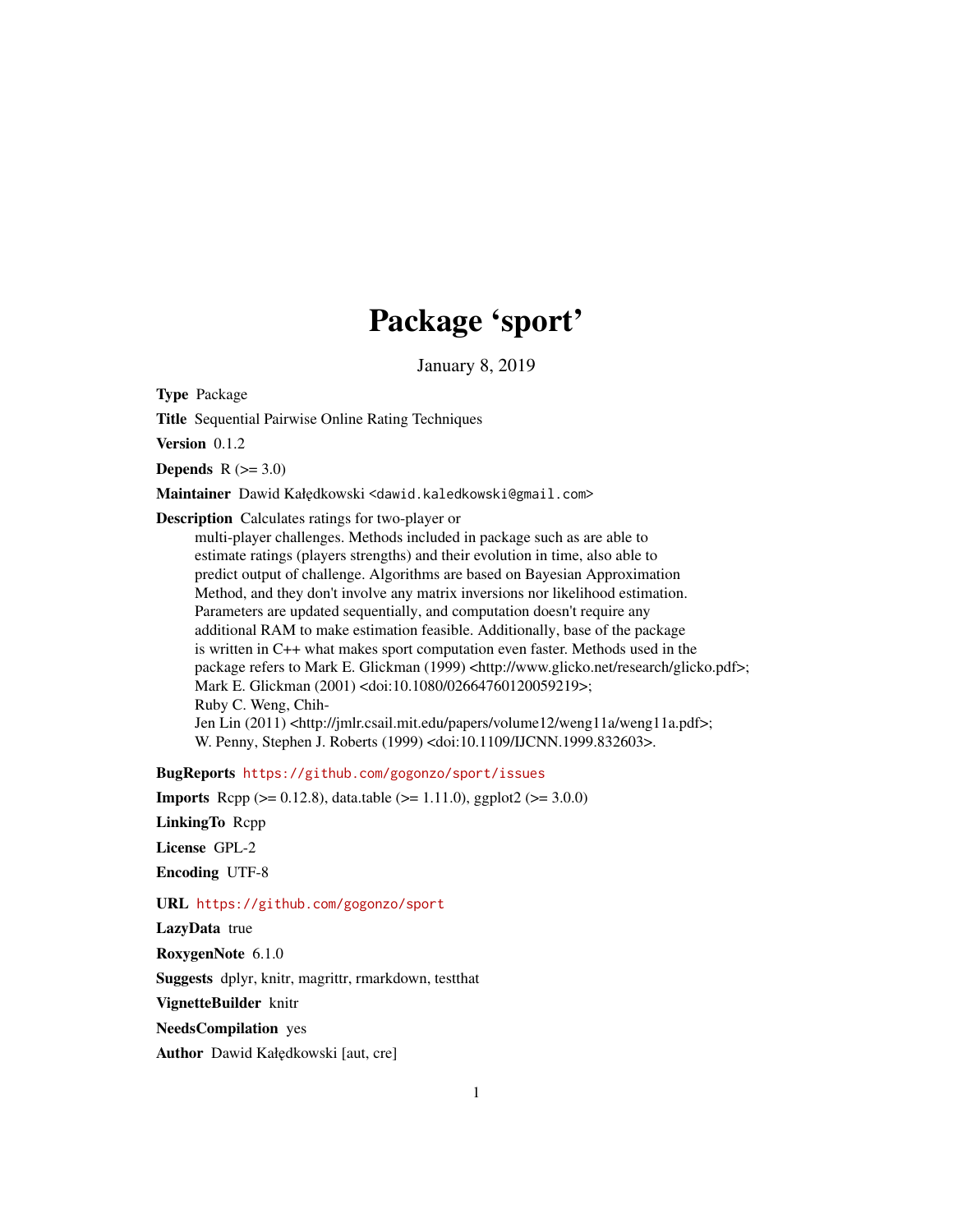<span id="page-1-0"></span>Repository CRAN Date/Publication 2019-01-07 23:00:10 UTC

## R topics documented:

| Index |  |
|-------|--|

bbt\_run *BBT rating algorithm*

#### Description

BBT rating algorithm Wrapper arround 'bbt' update algorithm. Wrapper allows user to simplify calculation providing only data and initial parameters assumptions

#### Usage

```
bbt_run(formula, data, r, rd, sigma, weight, beta = 25/6, kappa = 0.5,
 gamma, idlab, init_r = 25, init_r d = 25/3, pb = FALSE)
```

| formula | formula specifying model. BBT algorithm allows only player ranking parameter<br>and should be specified by following manner: 'rank $\vert$ id $\sim$ name'. Names in<br>formula are unrestricted, but model structure remains the same: |
|---------|-----------------------------------------------------------------------------------------------------------------------------------------------------------------------------------------------------------------------------------------|
|         | • rank player position in event.<br>• id event identifier in which pairwise comparison is assessed.<br>• name of player.                                                                                                                |
| data    | data.frame which contains columns specified in formula, and optionaly columns<br>defined by 'sigma', 'weight' or 'date'.                                                                                                                |
| r       | named vector of initial rating estimates. In there is no assumption, initial ratings<br>is set to be r=25 Names of vector should correspond with 'name' in formula.                                                                     |
| rd      | named vector of initial rating deviation estimates. In there is no assumption,<br>initial is set to be r=25/3 Names of vector should correspond with 'name' in<br>formula.                                                              |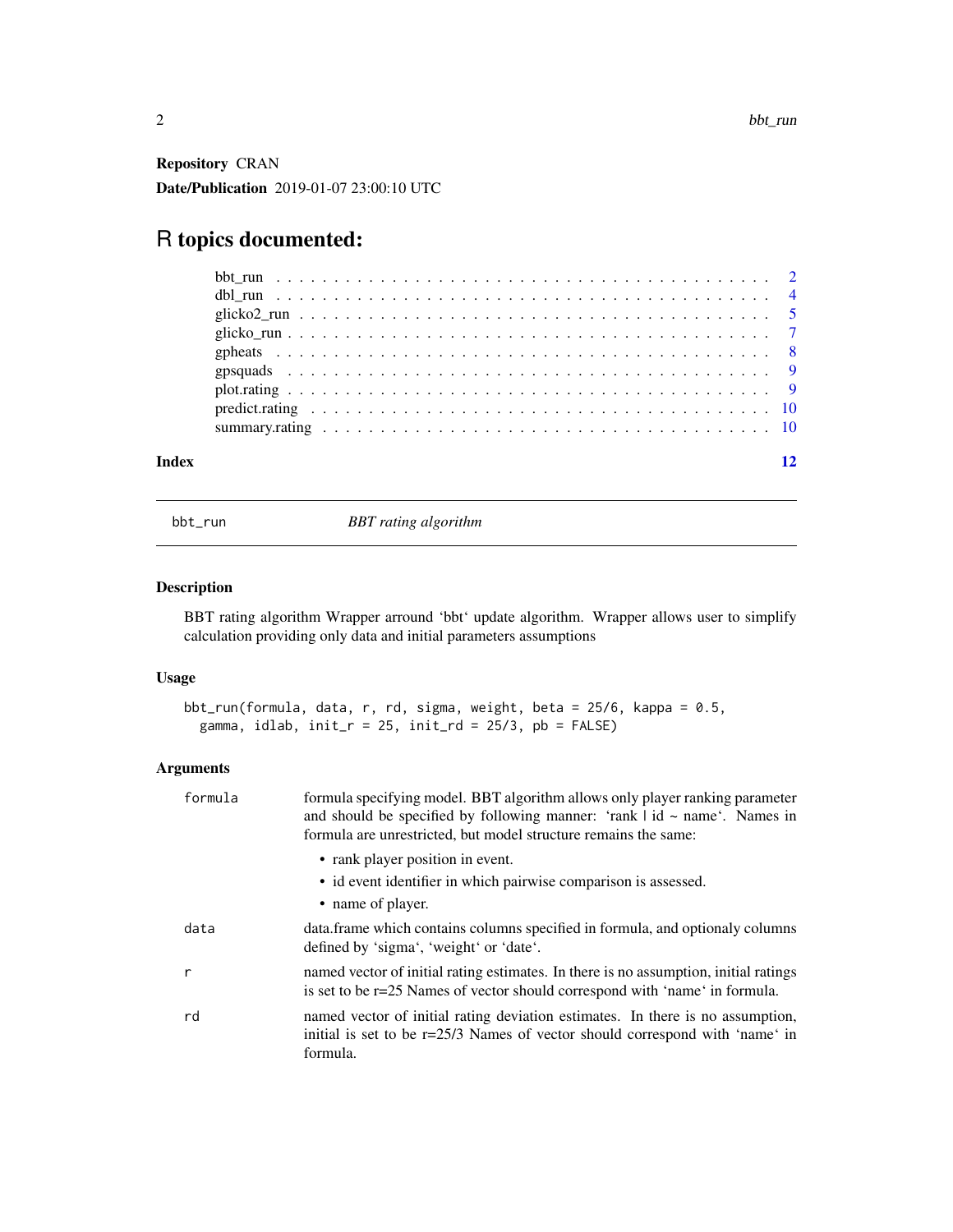| sigma   | name of column in 'data' containing rating volatility. Rating volitality is a value<br>which multiplies prior 'rd'. If 'sigma $> 0$ ' then prior 'rd' increases, making<br>estimate of 'r' more uncertain.   |
|---------|--------------------------------------------------------------------------------------------------------------------------------------------------------------------------------------------------------------|
| weight  | name of column in 'data' containing weights. Weights increasing or decreasing<br>update change. Higher weight increasing impact of corresponding event.                                                      |
| beta    | The additional variance of performance. As beta increases, the performance is<br>more uncertain and update change is smaller. By default 'beta = $25/6$ '.                                                   |
| kappa   | controls 'rd' shrinkage not to be greater than 'rd*(1-kappa)'. 'kappa=1' means<br>that 'rd' will not be decreased.                                                                                           |
| gamma   | can help to control how fast the variance 'rd' is reduced after updating. Lower<br>'gamma' slows decreasing of 'rd', which tends to reach zero to quickly. The<br>default value is 'gamma = $\text{rd/c}$ '. |
| idlab   | name of column in 'data' containing date. Doesn't affect estimation process.<br>If specified, charts displays estimates changes in time instead of by observation<br>'id'                                    |
| init_r  | initial values for 'r' if not provided. Default = $25$                                                                                                                                                       |
| init_rd | initial values for 'r' if not provided. Default = $25/3$                                                                                                                                                     |
| pb      | logical, if TRUE progress bar will appear in console. Default = FALSE                                                                                                                                        |
|         |                                                                                                                                                                                                              |

#### Value

A "ratings" object is returned

- final\_r named vector containing players ratings.
- final\_rd named vector containing players ratings deviations.
- r data.frame with evolution of the ratings and ratings deviations estimated at each event.
- pairs pairwise combinations of players in analysed events with prior probability and result of a challange.
- class of the object
- method type of algorithm used
- formula modelled formula

#### Examples

```
# Example from Glickman
data \leq data.frame( name = c( "A", "B", "C", "D" ),
                  rank = c(3, 4, 1, 2)bbt <- bbt_run( rank ~ name, data )
```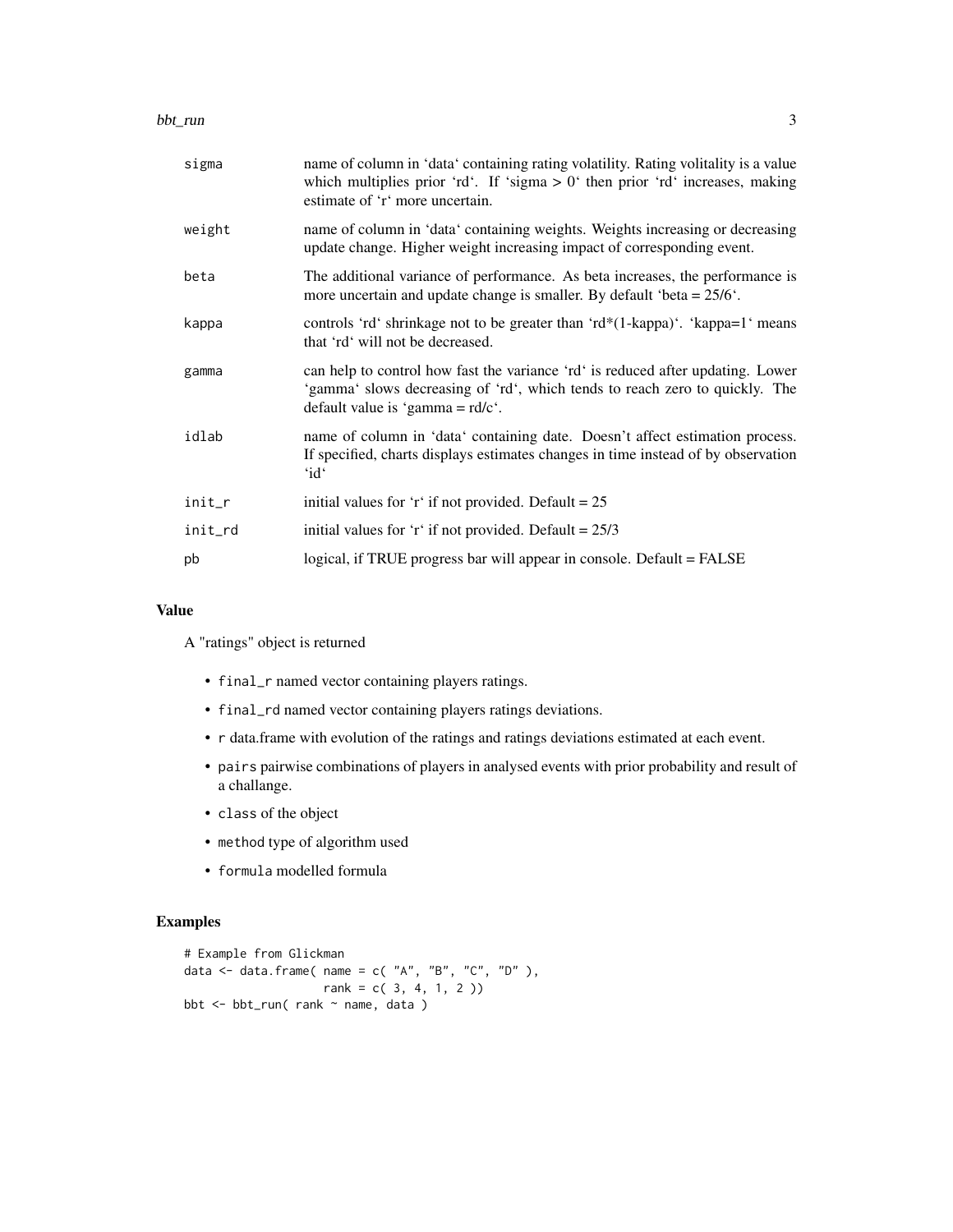#### <span id="page-3-0"></span>Description

DBL rating algorithm Wrapper arround 'dbl' update algorithm. Wrapper allows user to simplify calculation providing only data and initial parameters assumptions

#### Usage

```
dbl_run(formula, data, r, rd, beta, weight, idlab, kappa = 0.5,
 init_r = 0, init_r = 1, pb = FALSE)
```
#### Arguments

| formula | formula specifying model. DBL allows multiple variables in formula, also two-<br>way interaction are available specified by ":". 'dbl' formula require first variable<br>to be player name or identifier. LHS needs 'ranklid', to specify competitors<br>order and event 'id'. |
|---------|--------------------------------------------------------------------------------------------------------------------------------------------------------------------------------------------------------------------------------------------------------------------------------|
| data    | data.frame which contains columns specified in formula, and optionaly columns<br>defined by 'beta', 'weight' or 'date'.                                                                                                                                                        |
| r       | named vector of initial estimates. If there is no assumption, initial ratings is set<br>to be $r=0$ .                                                                                                                                                                          |
| rd      | named vector of initial variance of 'r' estimates. In there is no assumption, initial<br>is set to be $rd=1$ .                                                                                                                                                                 |
| beta    | The additional variance of performance. As beta increases, the performance is<br>more uncertain and update change is smaller. By default 'beta = $25/6$ '.                                                                                                                     |
| weight  | name of column in 'data' containing weights. Weights increasing or decreasing<br>update change. Higher weight increasing impact of corresponding event.                                                                                                                        |
| idlab   | name of column in 'data' containing date. Doesn't affect estimation process. If<br>specified, charts displays estimates changes in time in                                                                                                                                     |
| kappa   | parameter controlling 'rd' to avoid quick decreasing to zero. Is the proportion<br>of 'rd' which is maximum change size.                                                                                                                                                       |
| init_r  | initial values for 'r' if not provided. Default 'r=0'                                                                                                                                                                                                                          |
| init_rd | initial values for 'rd' if not provided. Default 'rd=1'                                                                                                                                                                                                                        |
| pb      | logical, if TRUE progress bar will appear in console. Default = FALSE                                                                                                                                                                                                          |

#### Value

A "rating" object is returned

- final\_r named vector containing players ratings.
- final\_rd named vector containing players ratings deviations.
- r data.frame with evolution of the ratings and ratings deviations estimated at each event.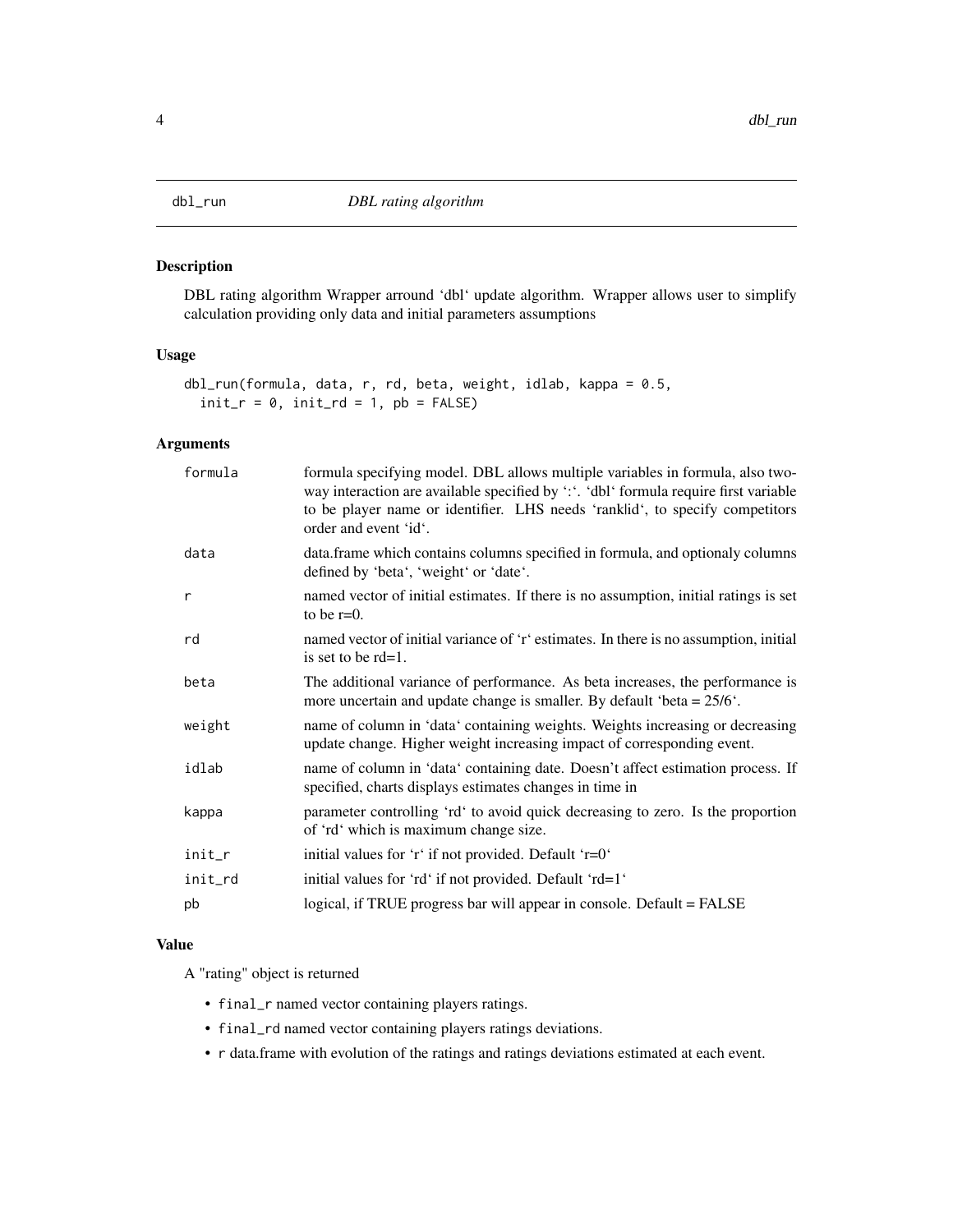#### <span id="page-4-0"></span>glicko2\_run 5

- pairs pairwise combinations of players in analysed events with prior probability and result of a challange.
- class of the object
- method type of algorithm used
- formula modelled formula

#### Examples

```
data <- data.frame( name = c( "A", "B", "C", "D" ),
                    rank = c( 3, 4, 1, 2 ))
dbl <- dbl_run( rank ~ name, data)
```
glicko2\_run *Glicko2 rating algorithm*

#### Description

Glicko2 rating algorithm Wrapper arround 'glicko2' update algorithm. Wrapper allows user to simplify calculation providing only data and initial parameters assumptions

#### Usage

```
glicko2_run(formula, data, r, rd, sigma, tau = 0.5, weight,
  kappa = 0.5, idlab, init_r = 1500, init_rd = 350, pb = FALSE)
```

| formula | formula specifying model. Glicko2 algorithm allows only player ranking param-<br>eter and should be specified by following manner: 'rank $\vert$ id $\sim$ name'. Names in<br>formula are unrestricted, but model structure remains the same: |
|---------|-----------------------------------------------------------------------------------------------------------------------------------------------------------------------------------------------------------------------------------------------|
|         | • rank player position in event.                                                                                                                                                                                                              |
|         | • id event identifier in which pairwise comparison is assessed.<br>• name of player.                                                                                                                                                          |
| data    | data. frame which contains columns specified in formula, and optionaly columns<br>defined by 'weight' or 'date'.                                                                                                                              |
| r       | named vector of initial rating estimates. In there is no assumption, initial ratings<br>is set to be r=1500. Names of vector should correspond with team_name label.                                                                          |
| rd      | named vector of initial rating deviation estimates. In there is no assumption, ini-<br>tial ratings is set to be r=300 Names of vector should correspond with team_name<br>label.                                                             |
| sigma   | named vector of rating volatile. In there is no assumption, initial ratings should<br>be sigma=0.5. Names of vector should correspond with team_name label.                                                                                   |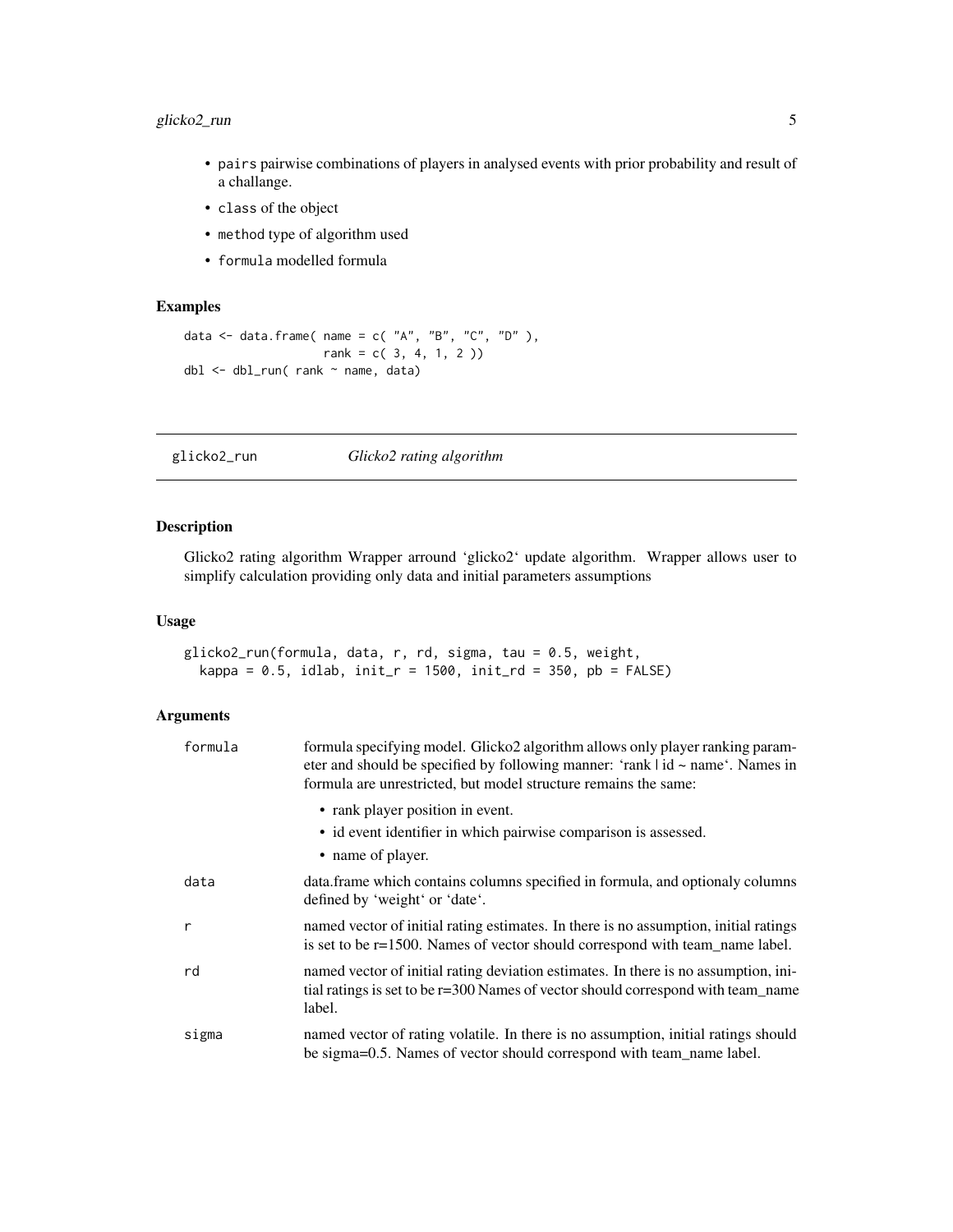| tau     | The system constant. Which constrains the change in volatility over time. Rea-<br>sonable choices are between 0.3 and 1.2 ('default = $0.5$ '), though the system<br>should be tested to decide which value results in greatest predictive accuracy.<br>Smaller values of 'tau' prevent the volatility measures from changing by large amounts,<br>which in turn prevent enormous changes in ratings based on very improbable re-<br>sults. If the application of Glicko-2 is expected to involve extremely improbable<br>collections of game outcomes, then 'tau' should be set to a small value, even as<br>small as, say, 'tau= $0^{\circ}.2$ . |
|---------|----------------------------------------------------------------------------------------------------------------------------------------------------------------------------------------------------------------------------------------------------------------------------------------------------------------------------------------------------------------------------------------------------------------------------------------------------------------------------------------------------------------------------------------------------------------------------------------------------------------------------------------------------|
| weight  | name of column in 'data' containing weights. Weights increasing or decreasing<br>update change. Higher weight increasing impact of corresponding event.                                                                                                                                                                                                                                                                                                                                                                                                                                                                                            |
| kappa   | controls 'rd' shrinkage not to be greater than 'rd*(1-kappa)'. 'kappa=1' means<br>that 'rd' will not be decreased.                                                                                                                                                                                                                                                                                                                                                                                                                                                                                                                                 |
| idlab   | name of column in 'data' containing date. Doesn't affect estimation process. If<br>specified, charts displays estimates changes in time instead of by event 'id'                                                                                                                                                                                                                                                                                                                                                                                                                                                                                   |
| init_r  | initial values for 'r' if not provided. Default = $1500$                                                                                                                                                                                                                                                                                                                                                                                                                                                                                                                                                                                           |
| init_rd | initial values for 'r' if not provided. Default = $350$                                                                                                                                                                                                                                                                                                                                                                                                                                                                                                                                                                                            |
| pb      | logical, if TRUE progress bar will appear in console. Default = FALSE                                                                                                                                                                                                                                                                                                                                                                                                                                                                                                                                                                              |
|         |                                                                                                                                                                                                                                                                                                                                                                                                                                                                                                                                                                                                                                                    |

#### Value

A "rating" object is returned

- final\_r named vector containing players ratings.
- final\_rd named vector containing players ratings deviations.
- final\_sigma named vector containing players ratings volatiles.
- r data.frame with evolution of the ratings and ratings deviations estimated at each event.
- pairs pairwise combinations of players in analysed events with prior probability and result of a challange.
- class of the object
- method type of algorithm used
- formula modelled formula

#### Examples

```
# Example from Glickman
data \leq data.frame( name = c( "A", "B", "C", "D" ),
                   rank = c( 3, 4, 1, 2 ))
glicko2 <- glicko2_run( rank ~ name, data )
```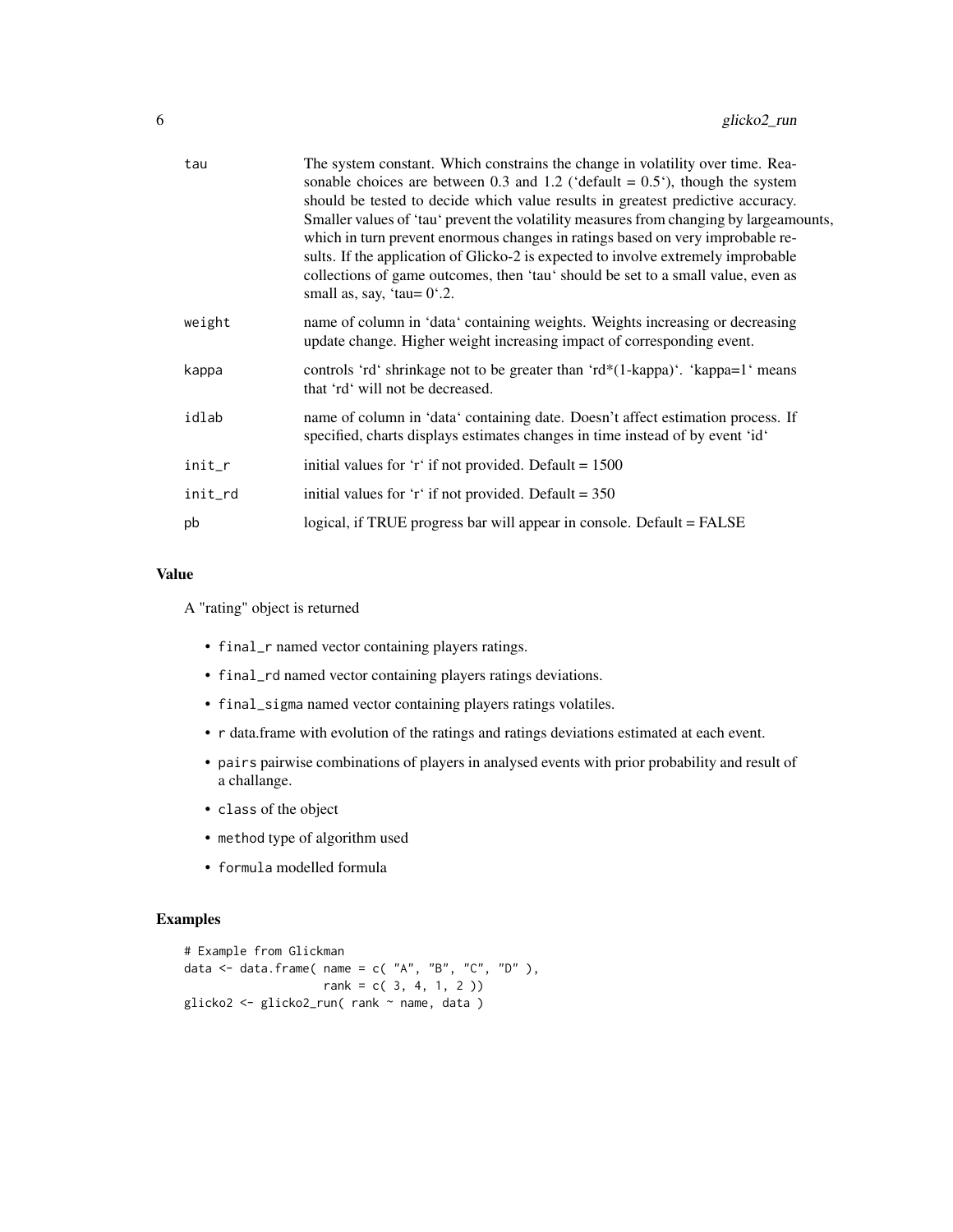#### <span id="page-6-0"></span>Description

Glicko rating algorithm Wrapper arround 'glicko' update algorithm. Wrapper allows user to simplify calculation providing only data and initial parameters assumptions

#### Usage

```
glicko_run(formula, data, r, rd, sigma, weight, kappa = 0.5, idlab,
  init_r = 1500, init_r = 350, pb = FALSE)
```

| formula | formula specifying model. Glicko algorithm allows only player ranking param-<br>eter and should be specified by following manner: 'rank $\vert$ id $\sim$ name'. Names in<br>formula are unrestricted, but model structure remains the same: |
|---------|----------------------------------------------------------------------------------------------------------------------------------------------------------------------------------------------------------------------------------------------|
|         | • rank player position in event.<br>• id event identifier in which pairwise comparison is assessed.<br>• name of player.                                                                                                                     |
| data    | data.frame which contains columns specified in formula, and optionaly columns<br>defined by 'sigma', 'weight' or 'date'.                                                                                                                     |
| r       | named vector of initial players ratings estimates. In there is no assumption,<br>initial ratings are set be r=1500. Names of vector should correspond with 'name'<br>in formula.                                                             |
| rd      | named vector of initial rating deviation estimates. In there is no assumption,<br>initial ratings are set be r=300 Names of vector should correspond with 'name'<br>in formula.                                                              |
| sigma   | name of column in 'data' containing rating volatility. Rating volitality is a value<br>which multiplies prior 'rd'. If 'sigma $> 0$ ' then prior 'rd' increases, making<br>estimate of 'r' more uncertain.                                   |
| weight  | name of column in 'data' containing weights. Weights increasing or decreasing<br>update change. Higher weight increasing impact of corresponding event.                                                                                      |
| kappa   | controls 'rd' shrinkage not to be greater than 'rd*(1-kappa)'. 'kappa=1' means<br>that 'rd' will not be decreased.                                                                                                                           |
| idlab   | name of column in 'data' containing date. Doesn't affect estimation process.<br>If specified, charts displays estimates changes in time instead of by observation<br>'id'.                                                                   |
| init_r  | initial values for 'r' if not provided. Default = $1500$                                                                                                                                                                                     |
| init_rd | initial values for 'r' if not provided. Default = $350$                                                                                                                                                                                      |
| pb      | logical, if TRUE progress bar will appear in console. Default = FALSE                                                                                                                                                                        |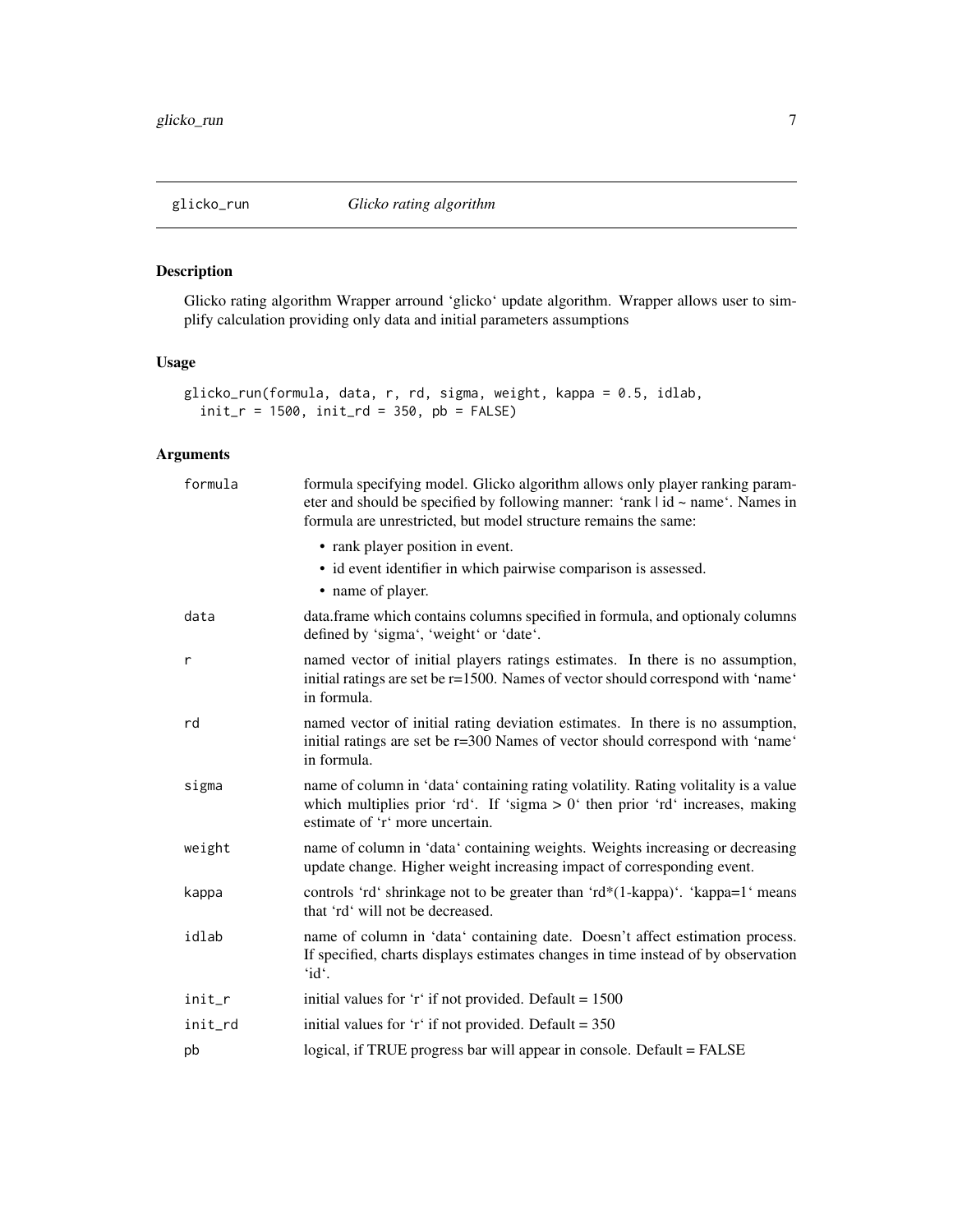#### <span id="page-7-0"></span>Value

A "rating" object is returned:

- final\_r named vector containing players ratings.
- final\_rd named vector containing players ratings deviations.
- r data.frame with evolution of the ratings and ratings deviations estimated at each event.
- pairs pairwise combinations of players in analysed events with prior probability and result of a challange.
- class of the object.
- method type of algorithm used.
- formula modelled formula.

#### Examples

```
# Example from Glickman
data \leq data.frame( name = c( "A", "B", "C", "D" ),
                   rank = c(3, 4, 1, 2)glicko <- glicko_run( rank ~ name, data )
```
gpheats *Heat results of Speedway Grand-Prix*

#### Description

Actual dataset containing heats results of all Speedway Grand-Prix turnaments gpheats.

#### Format

A data frame with >19000 rows and 11 variables:

id event identifier season year of Grand-Prix, 1995-now date date of turnament round round in season name Turnament name heat heat number, 1-23 field number of gate, 1-4 rider rider name, string points paints gained, integer position position at finish line, string rank rank at finish line, integer

#### Source

internal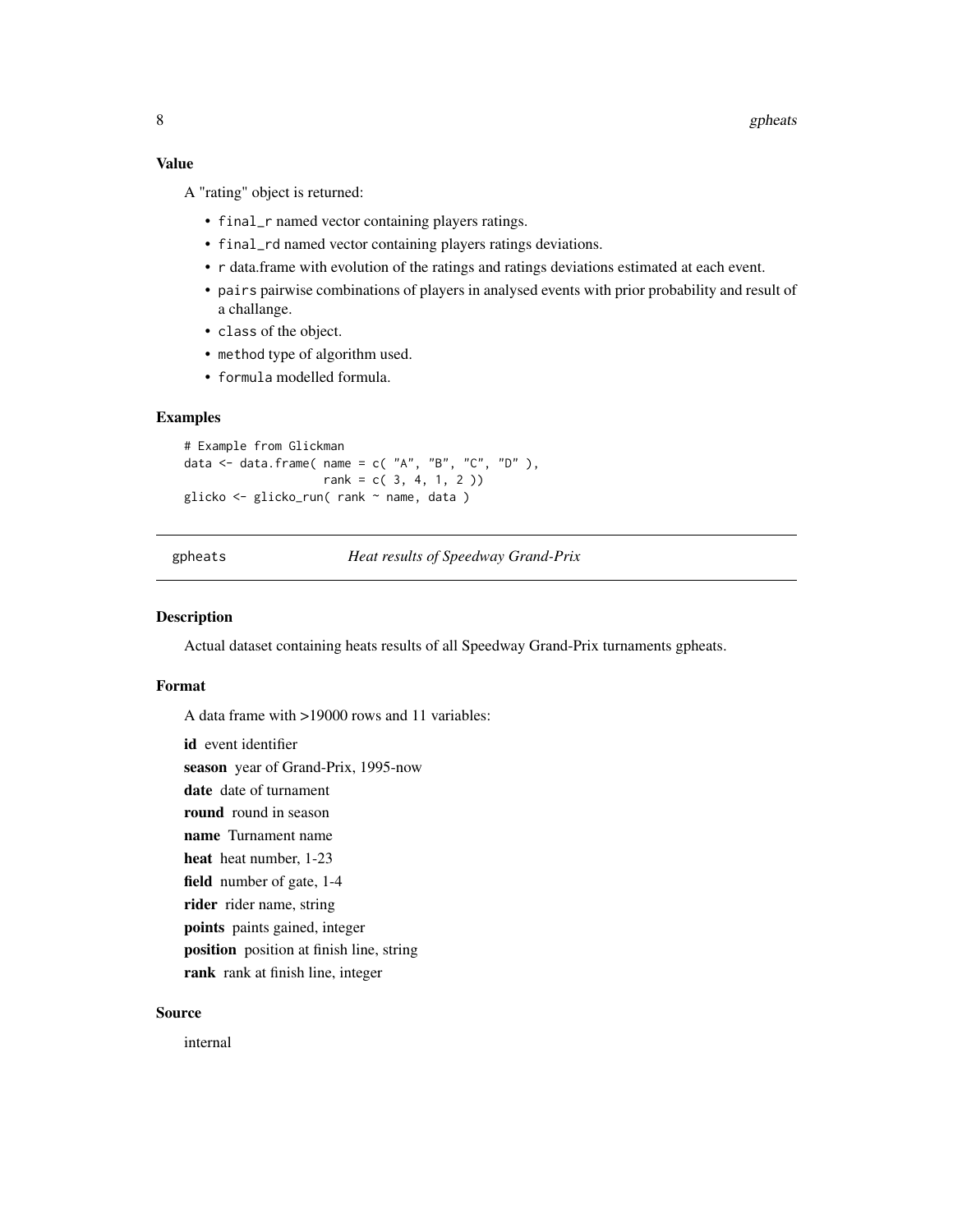<span id="page-8-0"></span>

#### Description

Actual dataset containing turnament results of all Speedway Grand-Prix events gpsquads

#### Format

A data frame with >4000 rows and 9 variables:

id event identifier

season year of Grand-Prix, 1995-now

date date of turnament

place stadium of event

round round in season

name Turnament name

rider rider names, 1-6

points points gained, integer

classification classification after an event

#### Source

internal

plot.rating *Plot rating object*

#### Description

Plot rating object

#### Usage

## S3 method for class 'rating'  $plot(x, n = 10, players, ...)$ 

|          | of class rating                                                                              |
|----------|----------------------------------------------------------------------------------------------|
| n        | number of players to be plotted                                                              |
| players  | optional vector with names of the players (coefficients) to plot their evolution in<br>time. |
| $\cdots$ | optional arguments                                                                           |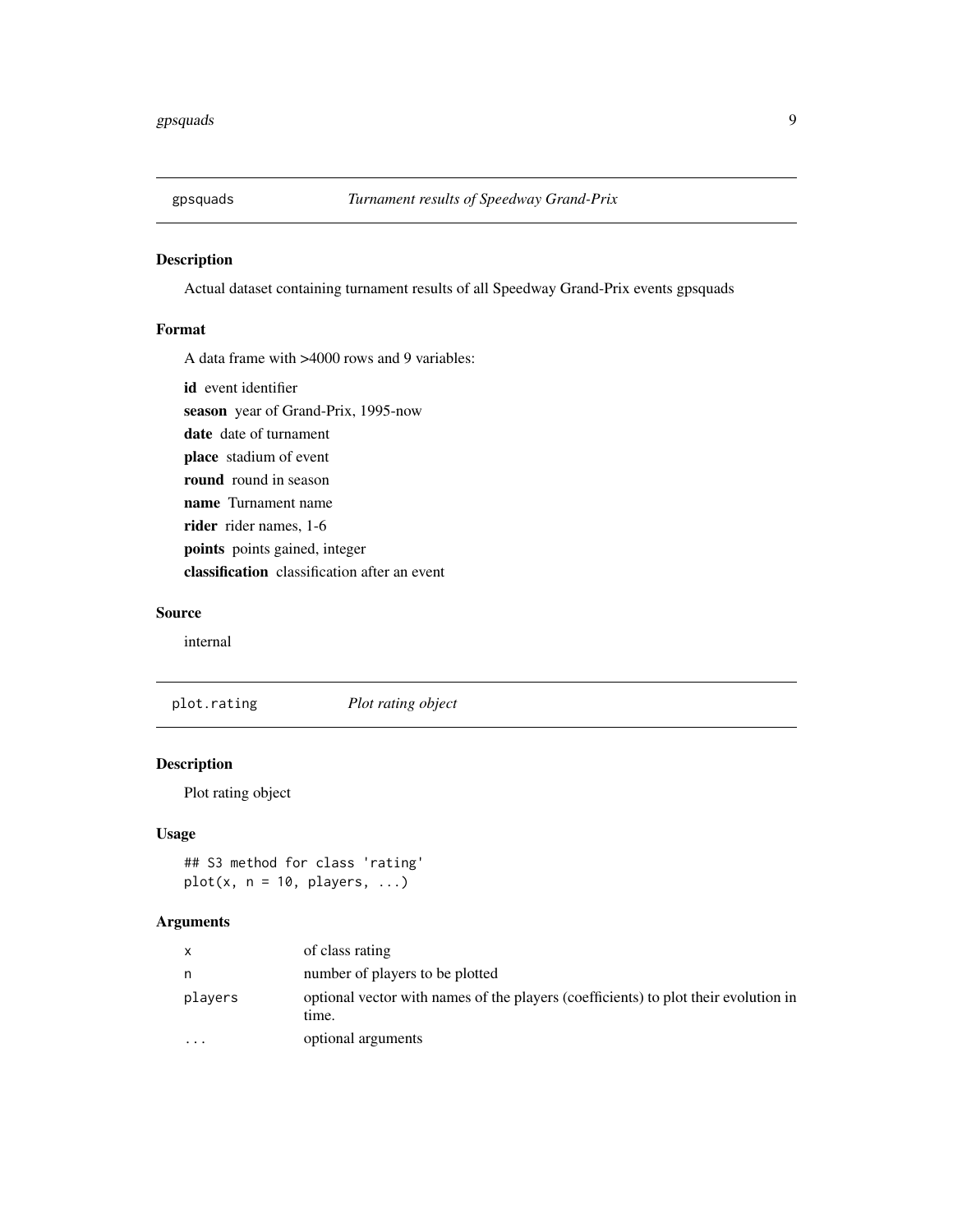<span id="page-9-0"></span>predict.rating *Predict rating model*

#### Description

Predict rating model

#### Usage

```
## S3 method for class 'rating'
predict(object, newdata, ...)
```
#### Arguments

| object  | of class rating                 |
|---------|---------------------------------|
| newdata | data.frame with data to predict |
| .       | optional arguments              |

#### Value

probabilities of winning challange by player over his opponent in all provided events.

#### Examples

```
glicko <- glicko_run(rank|id~rider, gpheats[1:16,])
predict(glicko,gpheats[17:20,])
```
summary.rating *Summarizing rating objects*

#### Description

Summarizing rating objects Summary for object of class 'rating'

#### Usage

```
## S3 method for class 'rating'
summary(object, ...)
```

| object                  | of class rating    |
|-------------------------|--------------------|
| $\cdot$ $\cdot$ $\cdot$ | optional arguments |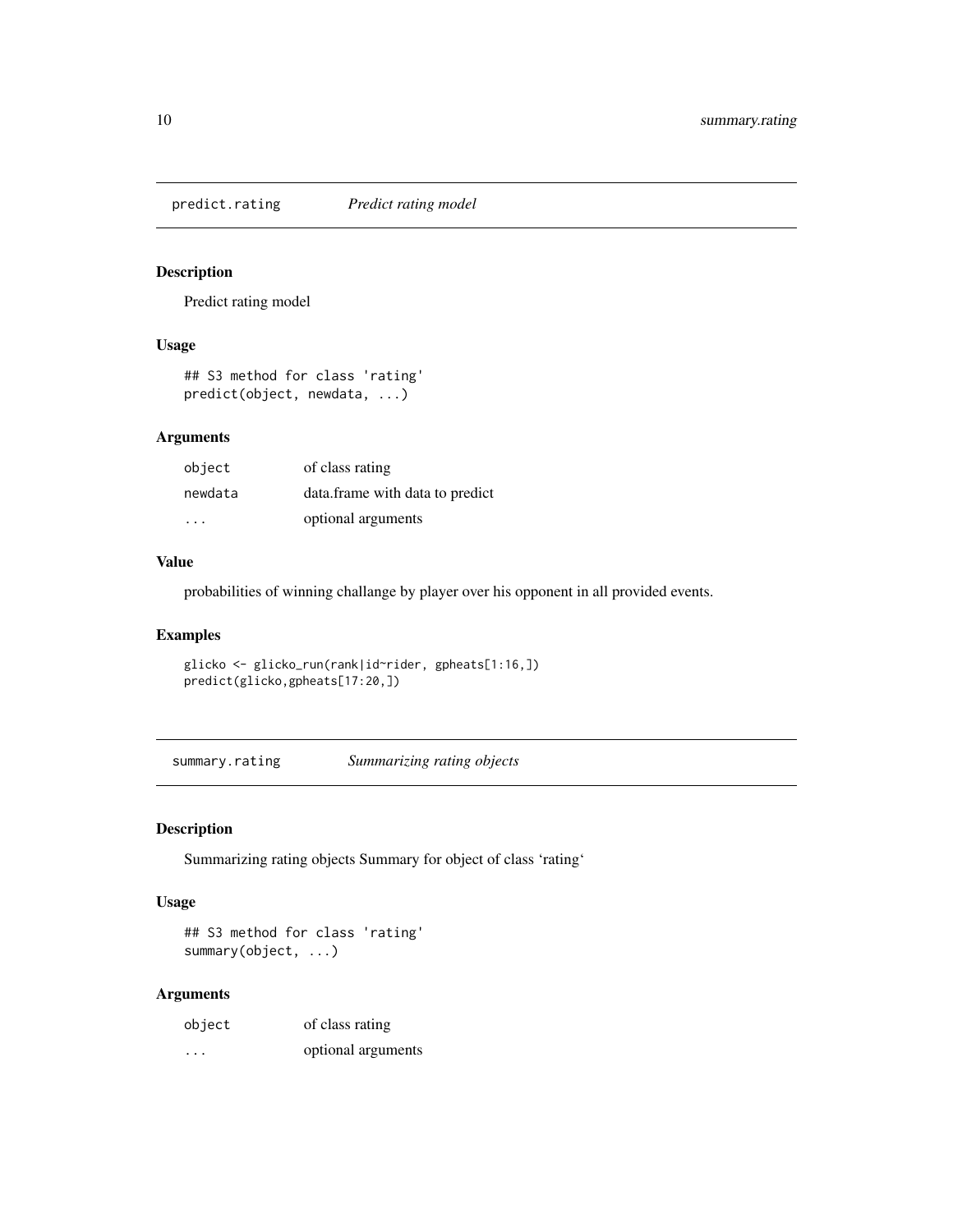#### summary.rating 11

#### Value

List with following elements

- formula modelled formula.
- method type of algorithm used.
- Overall Accuracy named vector containing players ratings.
- r data.frame summarized players ratings and model winning probabilities. Probabilities are returned only in models with one variable (ratings)
	- name of a player
	- r players ratings
	- rd players ratings deviation
	- `Model probability` mean predicted probability of winning the challange by the player.
	- `True probability` mean observed probability of winninh the challange by the player.
	- `Accuracy` Accuracy of prediction.
	- `pairings` number of pairwise occurences.

#### Examples

```
model <- glicko_run(rank|id~rider, gpheats[1:100,])
summary(model)
```